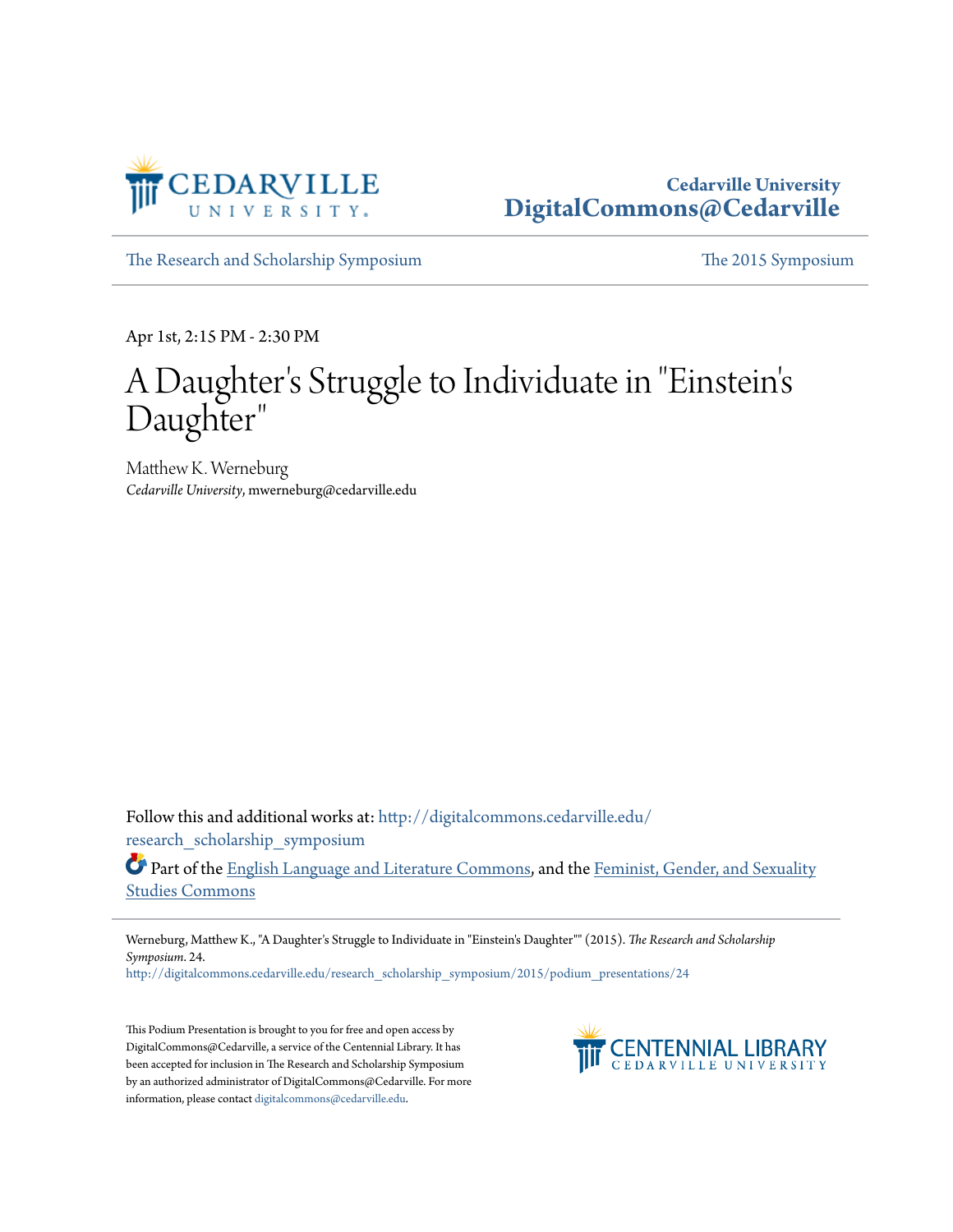Matthew Werneburg Dr. Wilfong Literary Analysis 10-30-14

#### Individuation in "Einstein's Daughter"

Claudia Smith Brinson's short story, "Einstein's Daughter," is a coming of age tale about a young girl who must delicately navigate her relationship with her mother in order gain independence. The protagonist, who narrates the story, remains unnamed and is defined mostly in reference to her mother's lineage. The narrator begins the story with the concept that one's biologically inherited character traits largely determine one's future. Brinson alludes to Einstein's theory of relativity as the protagonist uses her supernormal speed to travel back in time and explore the previous three generations of families on her mother's side. She uses her observations of the characteristics and lives of her predecessors to plot the probabilities of her own future. The protagonist's struggle for autonomy demonstrates how mother-daughter relationships perpetuate patriarchal gender roles, which inherently marginalize women. Additionally, the protagonist's flight at the story's end suggests that women must reject biological essentialism and individuate from their mothers in order to fashion a sense of self that deviates from patriarchal norms.

In "Einstein's Daughter," the protagonist is acutely aware of her mother's adherence to the ideals of the patriarchal woman. According to Tyson, the patriarchal woman is "modest, unassuming, self-sacrificing, and nurturing. She has no needs of her own, for she is completely satisfied by serving her family" (89). Tyson's definition is not a comprehensive list; rather it is a brief example of traditional femininity. The protagonist's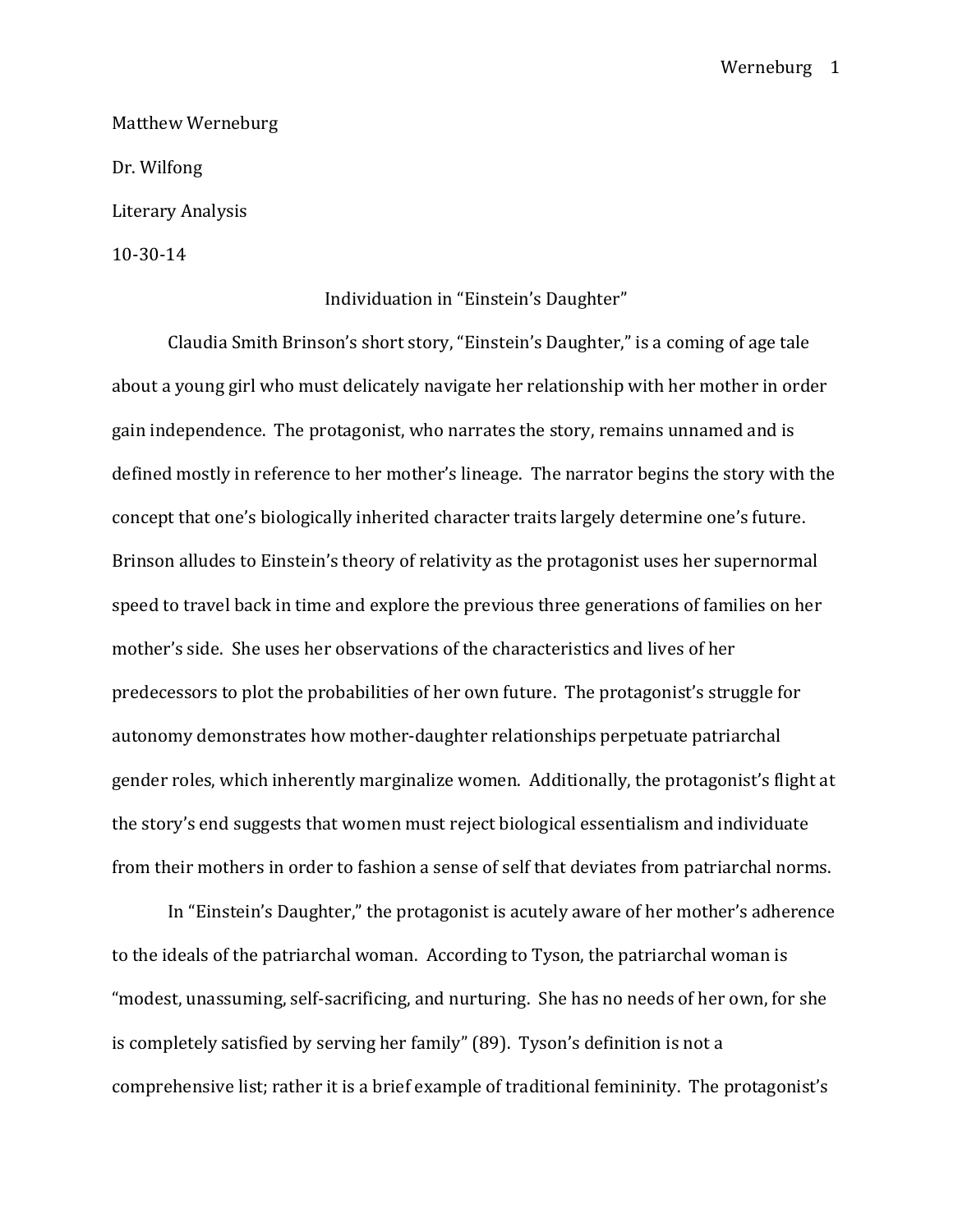observations of her mother reveal the mother's internalization of patriarchal norms. The mother "sits patiently, interminably, ankles crossed, hands clasped, head tilted five degrees to the left," which suggests that she has been socially constructed to sit like a lady, patiently, and holding her head at just the perfect angle (Brinson 401). Additionally, the protagonist emphasizes her mother's passivity and listlessness. She describes her mother's daily routine of "drinking decaffeinated coffee, staring out the window, . . . [leaning] against the stove, slowly stirring the vegetable soup . . . [as her wristwatch ticks] its way toward fife-thirty and dusk, and, some days, the arrival of [the protagonist's] pilot father" (401). This passage conveys the mother's lethargic, mundane existence and her dependence on the male provider. The mother has internalized patriarchal femininity and accepted her duties to her husband as a housewife and as a mother to their child; she has accepted her lifestyle as normal and makes no effort to change her circumstances.

The mother's adherence to traditional femininity and gender roles causes her to exert pressure on her daughter to conform to the socially accepted norms. Nancy Chodorow refers to this process in her theory pertaining to the psychological reproduction of mothering. According to Chodorow, "the mother is very important in the daughter's psyche and sense of self, such that core psychological and interpersonal experiences for women can be understood in terms of this internal mother-daughter lineage" (339). Additionally, Chodorow asserts that "the mother-daughter relationship may overwhelm and invade both the mother's and the daughter's psyche" (340). In "Einstein's Daughter," the mother's attempts to construct her daughter's behavior encroach upon the daughter's identity, which innately contradicts traditional femininity. The mother's attempts to "train" her "irritable baby" in "the art of waiting" parallel the mother's necessary patience as she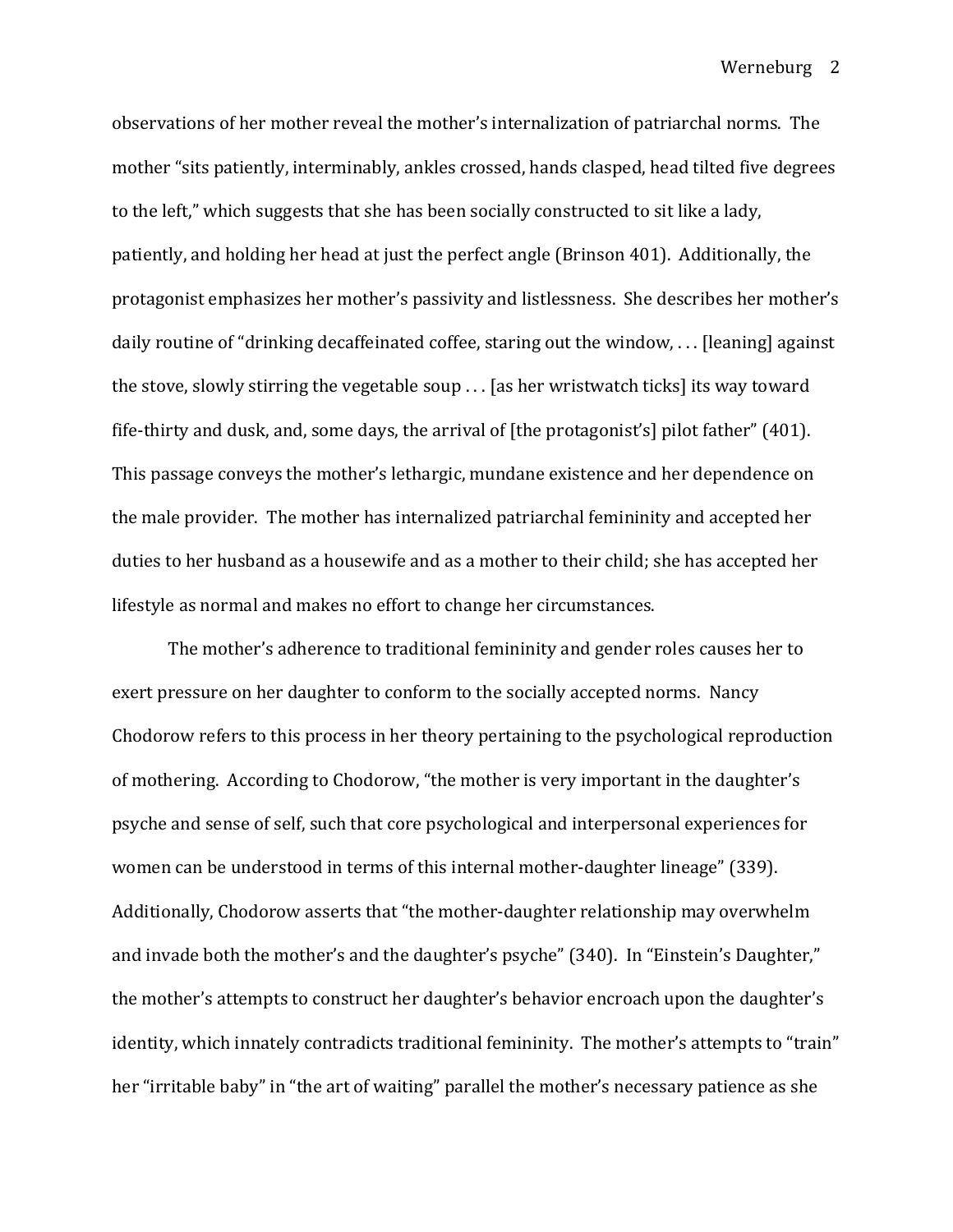waits for her husband to come home and demonstrate how the mother tries to reproduce her own social values and behaviors in her daughter: the mother "[straps her daughter] into the infant carrier," "[straps her] into . . . the windup swing with its T-shaped cinch," and "[stores her in the] playpen with its unscalable mesh walls" (401). The child's confinement mirrors the mother's own confinement to the home and prefigures the oppressive, housewife, lifestyle, which threatens to entrap the child. Yet, even during infancy, the protagonist opposes her mother's restrictions: she destroys the mobile intended to pacify her "wails," she knocks over the "infant seat," she "[bounces] the swing until it [creaks] and [rattles] and [shivers] in its resistance to [her] orbit," and she "[gnaws]" through the "mesh" walls" of the playpen (401). The child's behavior illustrates her innate divergence from the female stereotype and precludes her determinacy to escape the housewife lifestyle.

As the protagonist matures, she quickly recognizes that patriarchal gender roles oppress and marginalize women, and this realization initiates her attempt to formulate an identity and a future in opposition to her mother's expectations. According to Nancy Chodorow, "women experience a sense of self-in-relation that is in contrast to men's creation of self that wishes to deny relation and connection" (339). In "Einstein's Daughter," the protagonist moves away from defining her identity in relation to her mother to a more masculine kind of identity formation in which she deviates from her mother. This process occurs over the course of the story, beginning with the protagonist's rejection of patriarchal norms. In the beginning of the story, the protagonist references a hypothetical situation, the "tale of two twins," designed to explain Einstein's theory of relativity and, specifically, the relativity of time (Brinson 401). According to Einstein's theory, if one twin travels around the earth fast enough, he or she will return to earth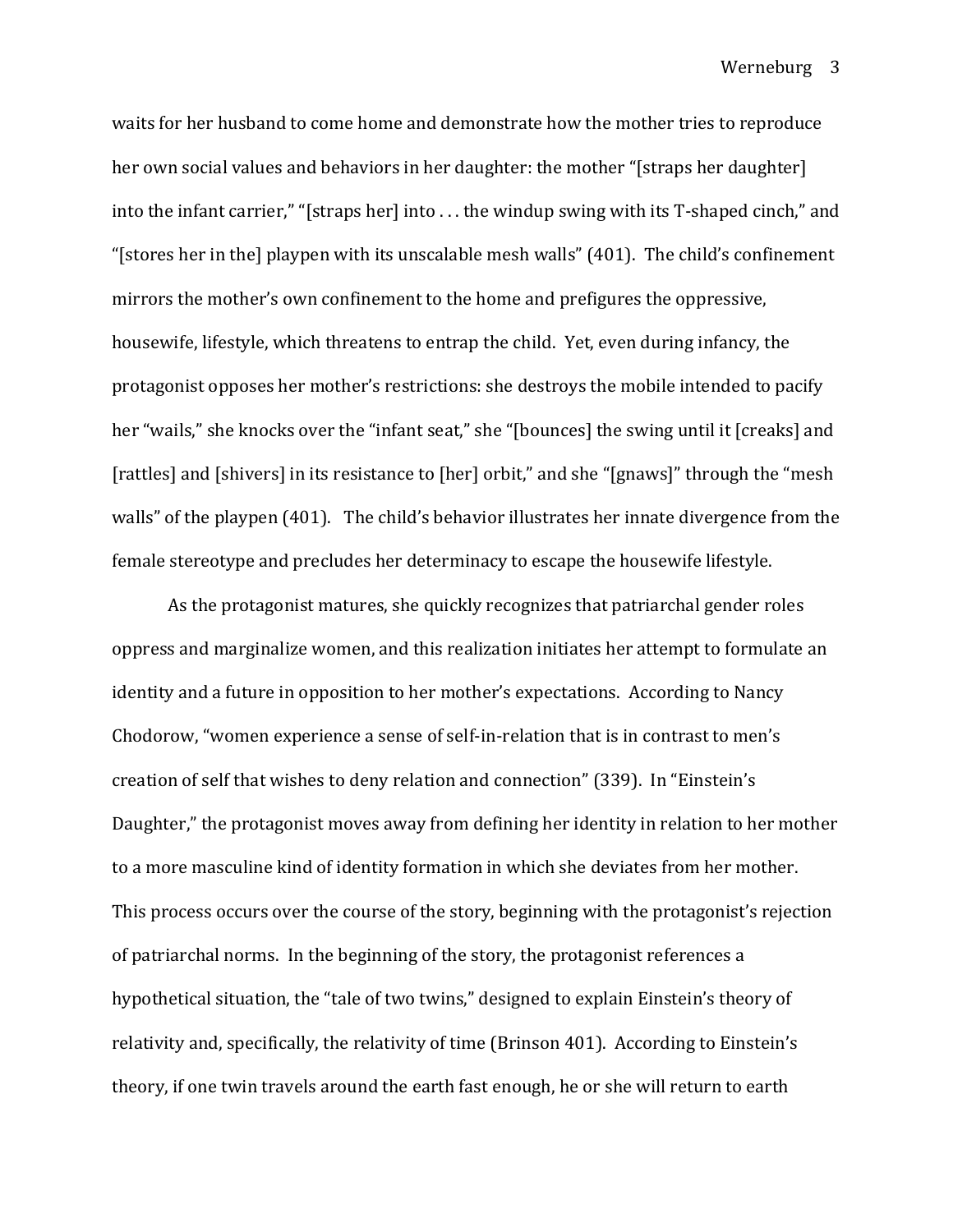younger than the twin who stayed on Earth. The protagonist applies this concept to men and women in patriarchal societies; she says, "No wonder women always end up looking older than their men. Starting out even or behind won't save them" (401). This statement conveys the protagonist's understanding of the limitations set in place for women in a patriarchal society. She mentions Penelope, who "sits by her loom," and "Dorothy Parker's character, . . . [who] sits by her telephone," calling attention to the slow-paced lives and low-paying jobs that women typically hold in factories or as secretaries (401). The protagonist's realization that patriarchal norms keep women from leading significant, fulfilling lives enlightens for her urgency of her situation. Additionally, her understanding of the deficiencies of her mother's proposed lifestyle initiates the protagonist's individuation from her mother.

The protagonist's attempt to craft an identity and a future apart from the housewife lifestyle that her mother continually reinforces demands that she reject the notion of biological essentialism, "the belief that women are innately inferior to men, . . . based on biological differences between the sexes that are considered part of our unchanging essence as men and women" (Tyson 84). Rather than surrendering to the biological influence over her identity and her future, the protagonist determines to learn from the past in order to change the outcome of her own future. When she looks into the past, she says, "The probabilities would swirl in my eyes and if I turned my head I could see the future growing behind. Stasis or travel, symmetry or adventure . . . nothing simple, nothing set, only arcs of possibilities to enfold myself in" (402). The protagonist's belief that her future is not predetermined conflicts with her mother's belief in the "immutable rules and consequences" of biological essentialism (402). The protagonist says that her mother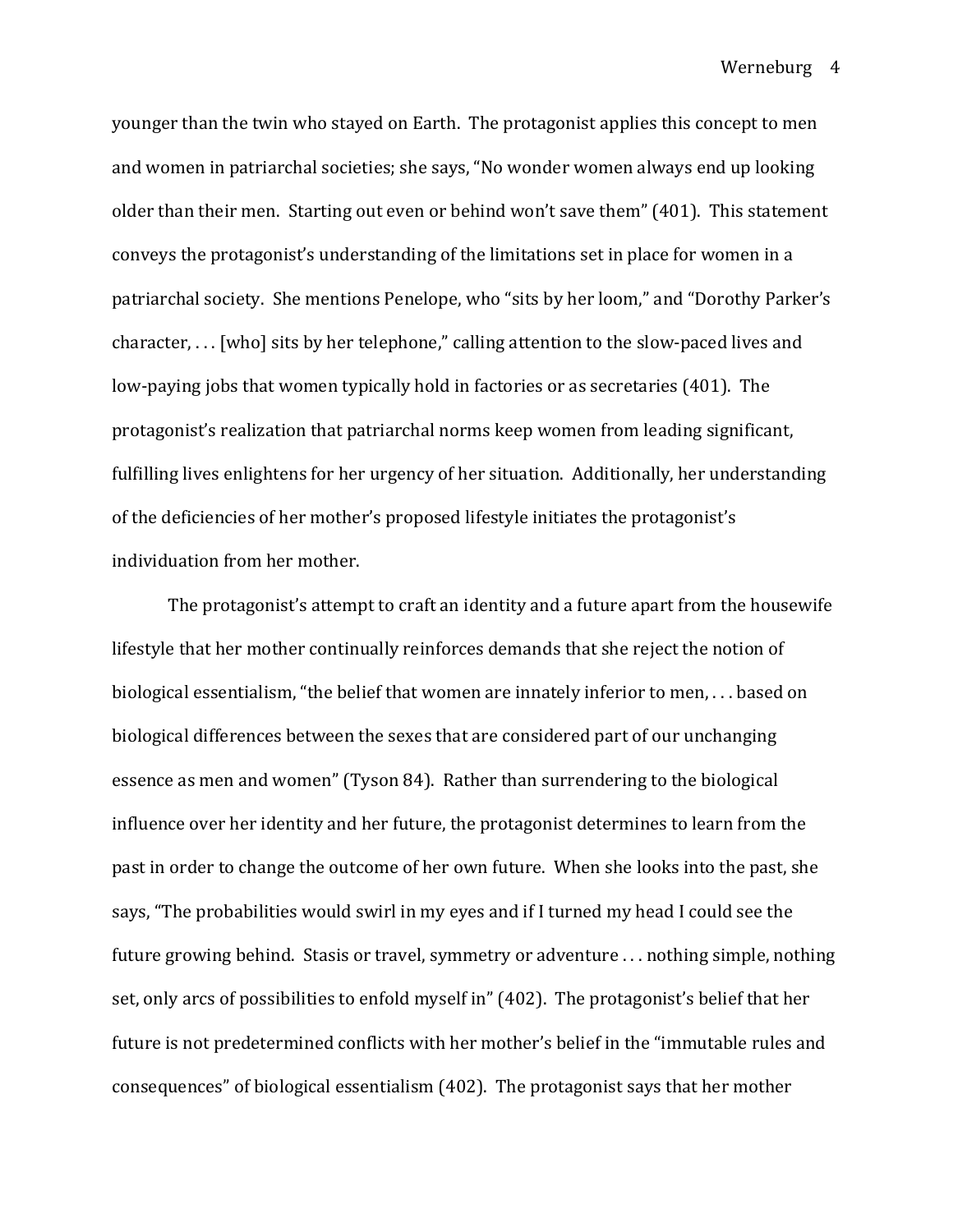believes "what she's been taught to think, that we're all just floating down the river, generations caught in the current together," which demonstrates the mother's view that people cannot escape the generational influences that shape their futures (402). When the protagonist explores her family history, she does, in fact, find generations of women oppressed and marginalized by patriarchal norms. Her Grandfather Luke abandoned his wife Reba, who, in turn, became violent towards her eldest daughter, the protagonist's mother (403). Her Great-grandmother Susannah, who once "[rode] horses like a man" and who "[attended] one of the first women's colleges in the state," married and had eight children, a few stillborn, after which she became bedridden (403). Susannah's marriage stifled her individuality and potential to lead a fulfilling life. Yet, rather than accepting the fate of these women as natural and unavoidable, the protagonist sees Reba's "diverted strength playing into my magic," and "wonders, if the amount of energy in the universe is constant, is this where my powers began? Did I accrue what [Susannah] refused to use?" (403, 404). The protagonist realizes that these women were not born weak; rather, patriarchal society corrupted their strength. Yet, she does not have to make the same mistakes. She does not have to get married and have children like her mother wants her to. The daughter's rejection of biological essentialism empowers her to embrace a sense of self entirely independent from mother's identity and expectations.

The protagonist's burgeoning identity creates necessary conflict in the motherdaughter relationship and forces the protagonist to accept that her own aspirations are irreconcilable with her mother's lifestyle. The protagonist's "simple speed" is a crucial aspect of her identity because her speed is the trait that enables her to break free from the bounds of patriarchal gender roles, which keep most women behind (400). The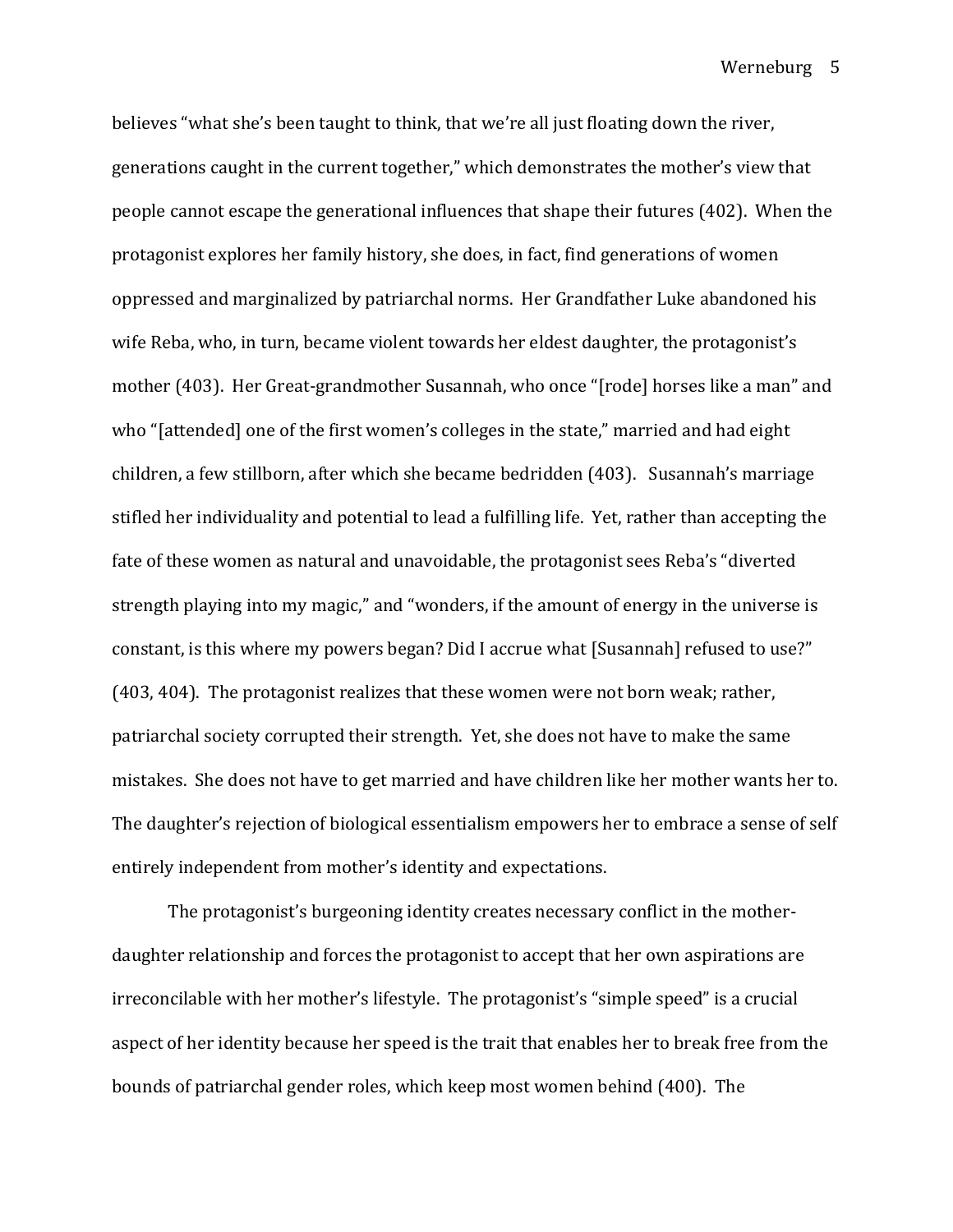protagonist's mother actively works to suppress her daughter's speed and encourages her to embrace traditional femininity saying, "If you would only slow down, get off that bike of yours, . . . and get to know some boys" (405). Additionally, when the two visit a shopping mall, the "mother's eye draws [her daughter] back beside the long-sleeved lace blouses that stain so easily, the silk dresses intended only for dancing and desire, for slow movement toward traditional resolutions" (406). The effeminate clothing that her mother suggests completely contradicts the protagonist's sense of self, which is based on her innate speed and her determination to leave the realm of the housewife. The inherent differences between the mother's expectations for her daughter and the protagonist's individual sense of self necessitate a reevaluation of the mother-daughter relationship. The mother's fierce claim over her daughter's personhood initially prevents the protagonist from leaving. The mother tells her daughter, "I'm bred in you," reiterating the inescapable biological influence (406). When the daughter tries to "show her [mother] . . . just how fast she can disappear," she doubts her ability to "avoid [her] blood," and returns, her hands "speckled with the dust of the possibilities [she] could not grasp" (406). In order for the protagonist to leave, the mother-daughter relationship must mature. The mother must acknowledge that it is her responsibility to allow her daughter to grow into her own chosen identity, regardless of her daughter's rejection of traditional femininity. The story's closing image suggests the importance of the mother's release as the two women "clasp hands and lean back, opposing forces . . . feeding off each other" (408). Ultimately the protagonist needs her mother to acknowledge their differences and willingly release her to "a now of [her] own making" (408).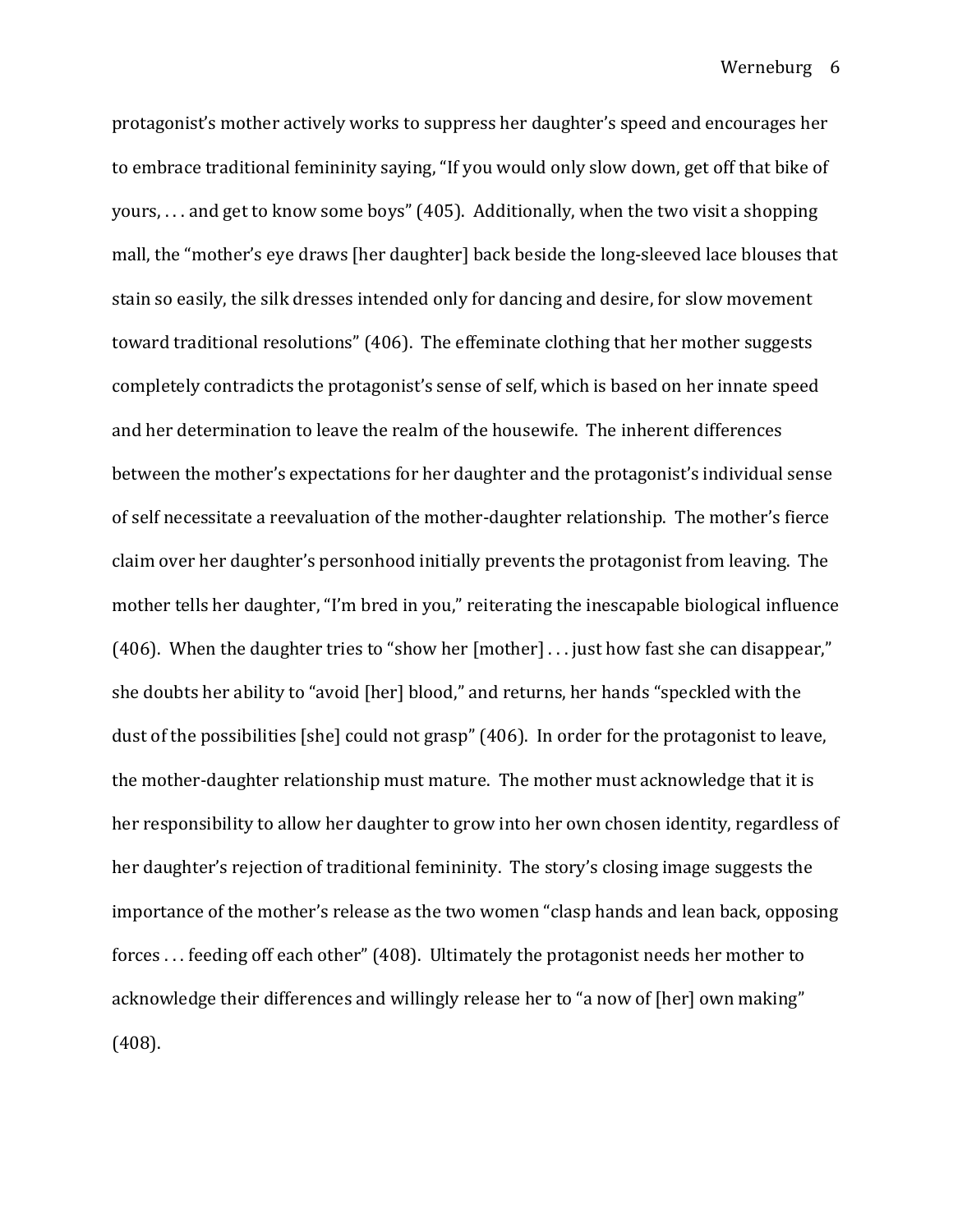In "Einstein's Daughter," the protagonist's relationship with her mother demonstrates how the mother's identity and ideology influences the daughter's sense of self. The mother's internalized patriarchal norms contradict the daughter's inherent nature and nontraditional aspirations for her future, such that the daughter must individuate from her mother in order to grow into her true identity. The story's end suggests that mother-daughter relationships must move beyond the reproduction of patriarchal gender roles and permit subjective views of femininity in order to break the cycle of female oppression and marginalization. Ultimately, both mothers and daughters must embrace individuality and reject the concept of predetermined, uniform gender roles.